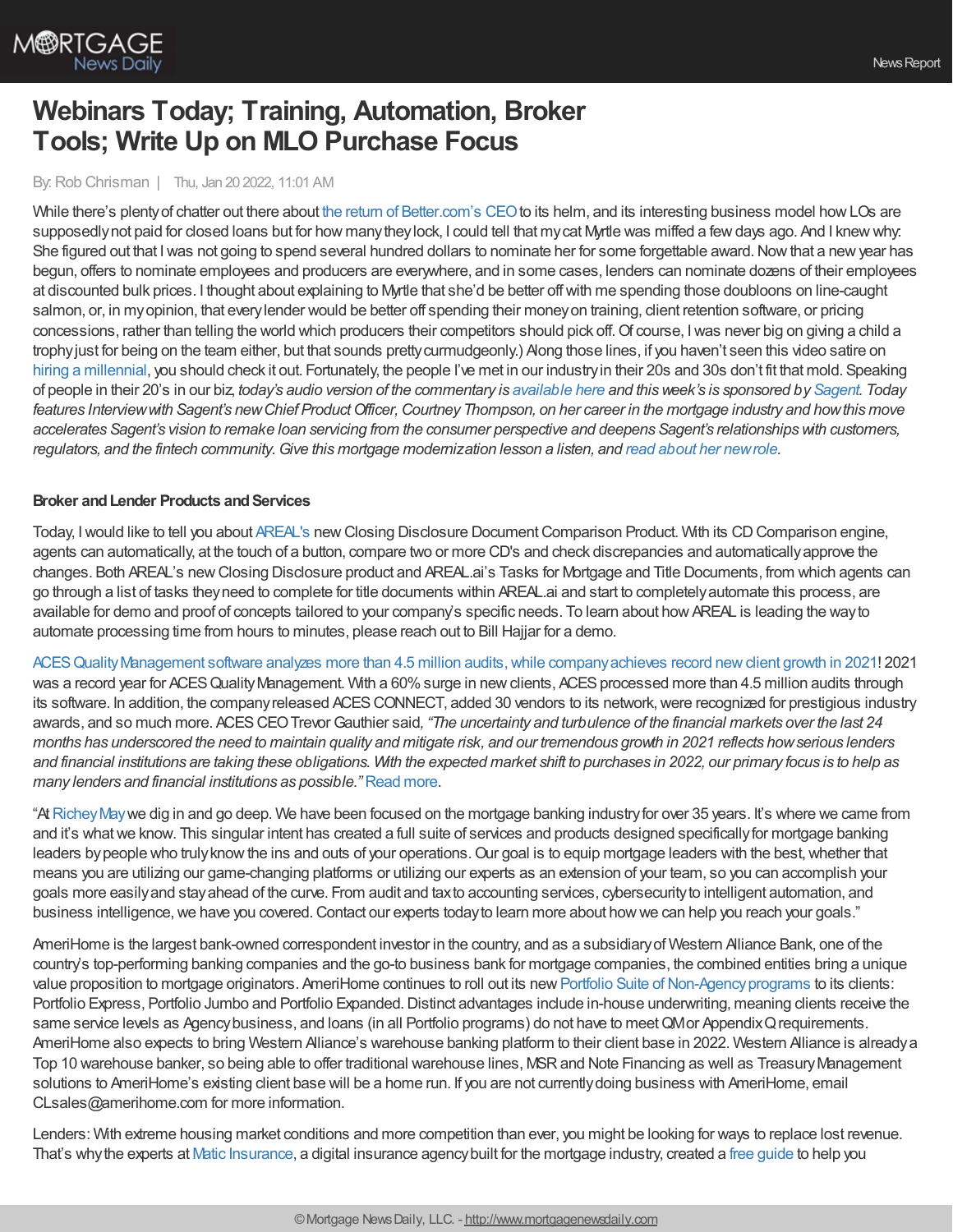

differentiate your mortgage process, stand out to borrowers, and close loans faster. You'll get insights on what modern borrowers are looking for and actionable steps you can take to deliver exceptional value and create loyal customers. Better yet, you'll learn how implementing these simple steps can help you drive revenue, increase pull-through rates, and decrease loan cycle times. Download the guide here. Matic's embedded insurance solutions were built for mortgage lenders and LOs. Through our network of 40+ A-rated insurance carriers, we help your customers save time and money by matching them with the right policy. Contact us for information on partnership opportunities.

Rocket Pro TPO is ready to help you increase your product knowledge, originate more efficiently, and exceed the expectations of your clients and referral sources with the industry's most elite training program - Pro Performance. Rocket has customized a program just for brokers to create live virtual trainings to take your business to the next level. This world-class training will fall under three pillars. SALES: The Rocket training team will help loan officers sell different products, overcome rate and shopping-around objections best use mortgage calculators and amortizations schedules to paint vision. PLATFORM: brokers can learn howto best use Rocket's technology, tools, and products to help their clients. ALL ACCESS: contact your AE to get sign up for an exclusive, in-person experience at Rocket's Detroit offices where brokers can learn about the company's historyand culture, experience in-person trainings, and meet the leadership team and other successful brokers. The first training, focused on debt consolidation refis, is on January 27. Contact your AE or go to [RocketProTPO.com/training](https://www.rocketprotpo.com/training/) for more details.

This week, [XINNIX](https://www.xinnix.com/) announced the [promotion](https://www.xinnix.com/press-releases/xinnix-announces-new-president-michael-norton/) of Michael "Go-To" Norton from EVP to President. In his new role, Norton will oversee XINNIX's Sales, Marketing, Training, Client Success and Product Development as well as business strategies and goals set to help grow the company. Read more [here](https://www.xinnix.com/press-releases/xinnix-announces-new-president-michael-norton/). In other exciting news, XINNIX[EDGE™](https://www.xinnix.com/offerings/programs/edge/) graduates in 2021 exceeded expectations with a more than 61% lift in production within 90 days of starting the program. The [Program](https://www.xinnix.com/offerings/programs/edge/), which equips experienced loan officers and producing branch sales managers with sales and marketing strategies and tactical solutions to grow purchase production in ANY market, was designed to lift production of an experienced LO by 40% within 90 days of starting the program. For more information on the EDGE™ Program, visit XINNIX online or [schedule](https://www2.xinnix.com/schedulecall) a call with a XINNIX Account Executive today.

We've been talking to leading LOs and getting their ideas about production challenges in 2022. Everyone of them is doubling down on their Realtor outreach. They know that Realtor relationships are king. Now is a great time to remind your partners of the ways you can add value to them. You should find out how you can use your [CRM](https://bit.ly/3KqIIYk) to tap data intelligence and utilize SmartScore™ technology to build your referral machine. You're going to need it this year. Supercharge your Realtor [Relationships](https://bit.ly/3KqsfU1) with SmartScore™- tech that helps you determine which clients in your database are most likely to purchase in the coming months – so you can refer purchase business to your Realtor! Demo Usherpa [SmartScore™today.](https://bit.ly/3IhD1tV)

Attending MBA's Independent Mortgage Bankers Conference nextweek? Maxwell will be showcasing its suite of mortgage solutions, and the team would love to meet you. Maxwell provides local lenders solutions that address the entire mortgage process, including point of sale, processing workflow technology, outsourced fulfillment and QC/due diligence, and secondary market trading. Lenders can utilize these solutions a la carte or together as a powerful mortgage optimization platform. Plus, Maxwell employs a team of experienced veterans who understand industrychallenges and partner with forward-looking lenders to find innovative solutions. Maxwell will be demoing its solutions at IMB on January 24-27 and we'd love to meet with you. Email meetmax@himaxwell.com to schedule a meeting or click [here](https://himaxwell.com/?utm_source=RC&utm_medium=RC_Content) to learn more about Maxwell's solutions.

## **Webinars Today**

Join MCT and NAMMBA today at 10 a.m. PT for a webinar about Driving Profitability with Secondary Marketing Strategies. In this webinar, MCT's Justin Grant will join NAMMBA's Tony Thompson to examine key business strategies, operations, and technology that amount to over 100 basis points of potential improvement to margins based on the experience of lenders who have put them to use. Learn howto improve profitabilitythrough these strategies that have been identified through studying the trends of the secondarymarket, such as digitizing and automating manual processes, taking advantage of software like BAMMarketplace, and managing your secondary exceptions. Register today for the webinar at 10 a.m. PT and join MCT's [newsletter](https://mct-trading.com/newsroom/?utm_source=Chrisman&utm_medium=NAMMBA+Webinar&utm_campaign=Chrisman#join) to be notified of future events and webinars.

American football was invented in 1882, but huddling up between plays didn't become commonplace until 1894 when Gallaudet University's deaf QB, Paul Hubbard, implemented the practice as a way to prevent his opponents from watching his ASL and anticipating the next play. Like Hubbard did to the game of football, mortgage professionals hope to innovate the mortgage industrywith fresh new ideas. At noon ET today, Sales Boomerang's Alex Kutsishin and Transformational Mortgage Solutions' David Lykken will tackle the subject of purchase market-crushing tools and strategies with industrypower players Katherine Campbell from Assurance Financial and Michael Guidotti from American Pacific Mortgage. [Register](https://hubs.ly/Q012cFq40) now and huddle up with these industry experts.

Join Josh Friend and me at 1PMET, 10AMPT, for a look at what is in store for the mortgage industry in 2022.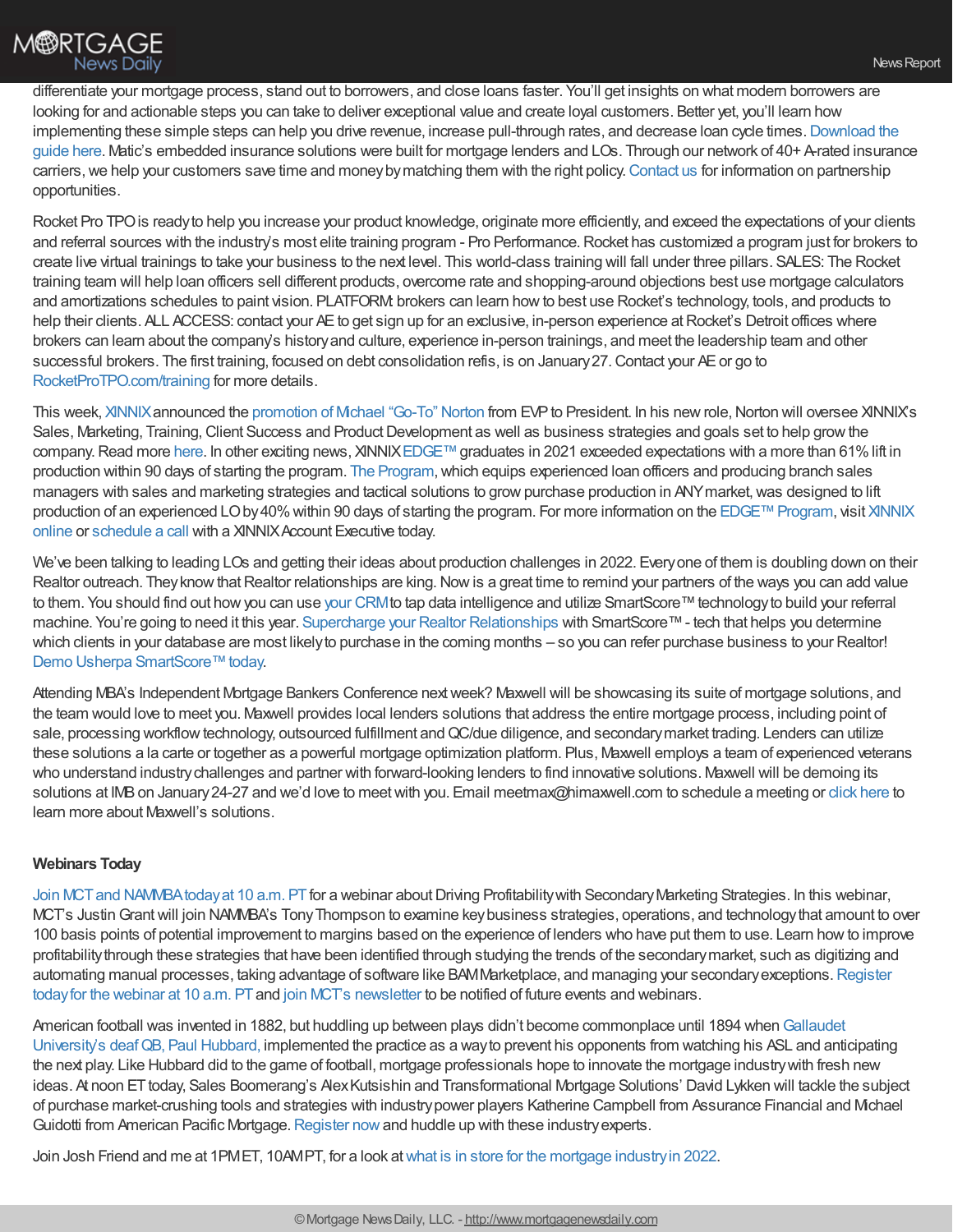## **Customer Satisfaction:Job#1**

Alot of lenders have made a New Year's resolution to do more purchase business in 2022. Unfortunately, resolve will only get you so far: Did you know that 80 percent of New Year's resolutions fail by mid-February? Turning a broad vision into an executable strategy takes a lot of small steps. In other words, the question lenders and originators should be asking themselves is not "Howdo I change my*overall focus* to purchase loans?" but rather "What *daily changes* do I need to make thatwill compound, pick up momentum, and propel us towards purchase success in 2022?" In his JanuaryCustomer Experience Tip, STRATMORGroup's Mike Seminari suggests small-but-powerful habits that will help lenders and originators thrive in a tough market in 2022. Don't miss "What New Habits Will Bring you Purchase Success in 2022?"

## **Capital Markets**

Despite inflationaryfears and talk of shrinking volumes, yesterdaysawthe release of better-than-expected housing starts and building permits for December.Housing starts rose 1.4 percent month-over-month to 1.7 million units on an annualized basis. Building Permits ticked up 9.1 percent month-over-month to come in at 1.87 million. Increases were driven bymulti-unit dwellings, meaning that despite beating expectations, housing starts are still too lowto make up for the supplyshortage as single-unit starts were down 2.3 percent and single-unit permits were up just 2.0 percent with little to no growth in the two largest homebuilding regions (the South and the West). However, rising mortgage rates, labor costs, and commodityprices (lumber is up 85 percent over the last three months) have helped erode builder confidence. "Higher material costs and lack of availabilityare adding weeks to typical single-familyconstruction times," said NAHB Chairman Chuck Fowke. "NAHBanalysis indicates the aggregate cost of residential construction materials has increased almost 19 percent since December 2020."

Today's economic calendar is alreadyunderwaywith weeklyjobless claims (up to 286k, continuing claims 1.635 million) and Philadelphia Fed manufacturing (+7.8 to +23.2). Later this morning brings December existing home sales, which will be followed by Freddie Mac's Primary Mortgage Market Survey and a Treasury auction of \$16 billion 10-year TIPS. The Desk will purchase up to \$3.4 billion of conventional MBSwhile today's Treasurypurchase operation will target \$1.6 billion 10- to 22.5-year coupons. After Treasuryyields rallied for the first time in a week yesterday, we begin the day with Agency MBS prices roughly unchanged as is the 10-year yielding 1.83 percent.

## **Employment and Appointments**

"We are looking for experienced loan originators with a desire to grow. This position will be exclusive to one of the largest real estate teams in Jacksonville FL with over 140 agents. If a serious career in the mortgage industryis what you're looking for contact KellyWolfe. We will be at our Jacksonville office on Tuesday, January25th conducting interviewall day. Looking for experienced loan originators with a desire to grow. This position will be exclusive to the number 1 real estate team in Reno,NVwith over 170 agents. If a serious career in the mortgage industryis what you're looking for contact KellyWolfe.

"Planet Home Lending is designed for success... your success. That's why our volume has grown faster than 70% of the top 20 lenders' YTD, according to Inside Mortgage Finance. Put that growth mindset in your corner and come join us while we expand in the face of market transformations. With our committed leadership that understands what MLOs need, Planet ensures our branches workwith the same dedicated processors, underwriters, and support team, everydayand everyfile, so you can concentrate on reaching more borrowers and closing more loans. Additionally, our in-house marketing team dedicated specificallyto DRhelps you get the word out. Watch our Retail Sales Leader Caleb Mittelstet talk aboutwhyoriginators are moving to Planet. Then send a note to [Cmittelstet@PlanetHomeLending.co](https://planethomelending.com/landatplanet/?utm_source=rc&utm_medium=pub&utm_campaign=chrisman-2022-01-20-dr#volume)m or SVP Talent Acquisition Brian Miller. Grow your business with Planet Home Lending – Right Place, Right Size, Right Now!"

Known for being a leading mortgage insurance provider and recognized as an American Business Award 'Companyof the Year' and Triangle Business Journal 'Best Place to Work,' Enact (formerlyGenworth Mortgage Insurance) is hiring for a Field Account Manager (Wisconsin) – Sales. The Field Account Manager (Sales), based in Wisconsin, is keyin creating newcustomers and building on current customer relationships. To learn more about this position and apply, visit the Enact Careers page [here](https://gnw.wd1.myworkdayjobs.com/Enact_MI/job/Remote-Wisconsin/Field-Account-Manager_REQ-210459) or contact Enact's Field Sales Senior Manager Chris Garagusi.

Out of King of Prussia, PA, comes news that Sagent appointed Consigliera Founder & Mortgage Servicing Vet Courtney Thompson as Chief Product Officer where she will lead and expand product development to refine and grow Sagent's vision organically, as well as through partnerships and M&A.

Open [Mortgage](https://openmortgage.com/) has named Scott Harkless to the newly-created position of Chief Revenue Officer, overseeing all sales functions within the companyincluding wholesale and retail in both the reverse and forward divisions.